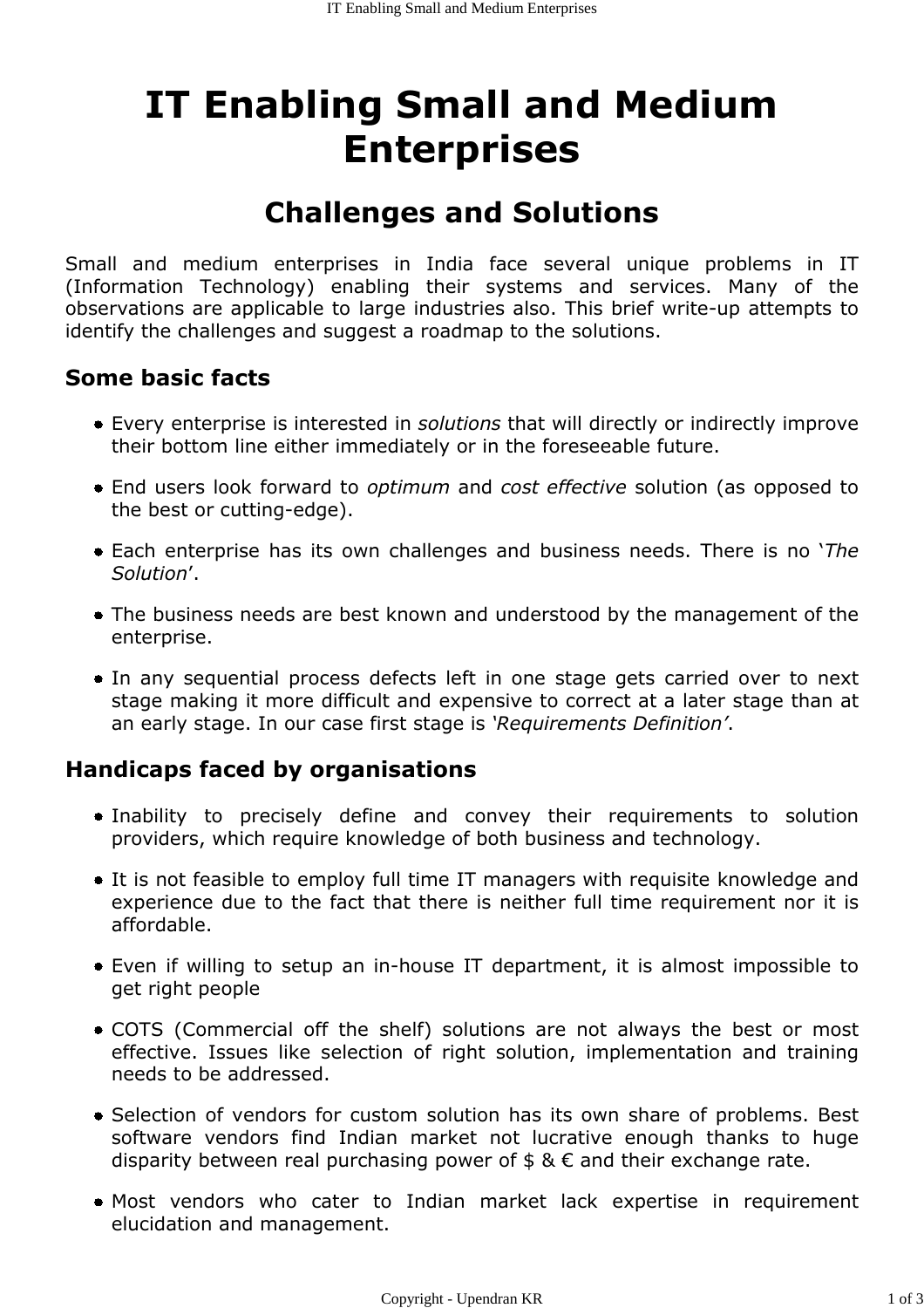- According to Watts Humphrey . The CMM guru, topmost reason for failure of software projects is unrealistic schedule. Third topmost reason is changing requirements during development. The culprit is poor requirements definition and management.
- Software vendors who quote without fully understanding the requirements get into vicious cycle of escalating staff costs, inability to convince customer, poor patched up work to somehow complete the task at minimum cost; harming the client and themselves in the process.
- Senior management of the organisation find it difficult to devote sufficient time and energy to review the progress.